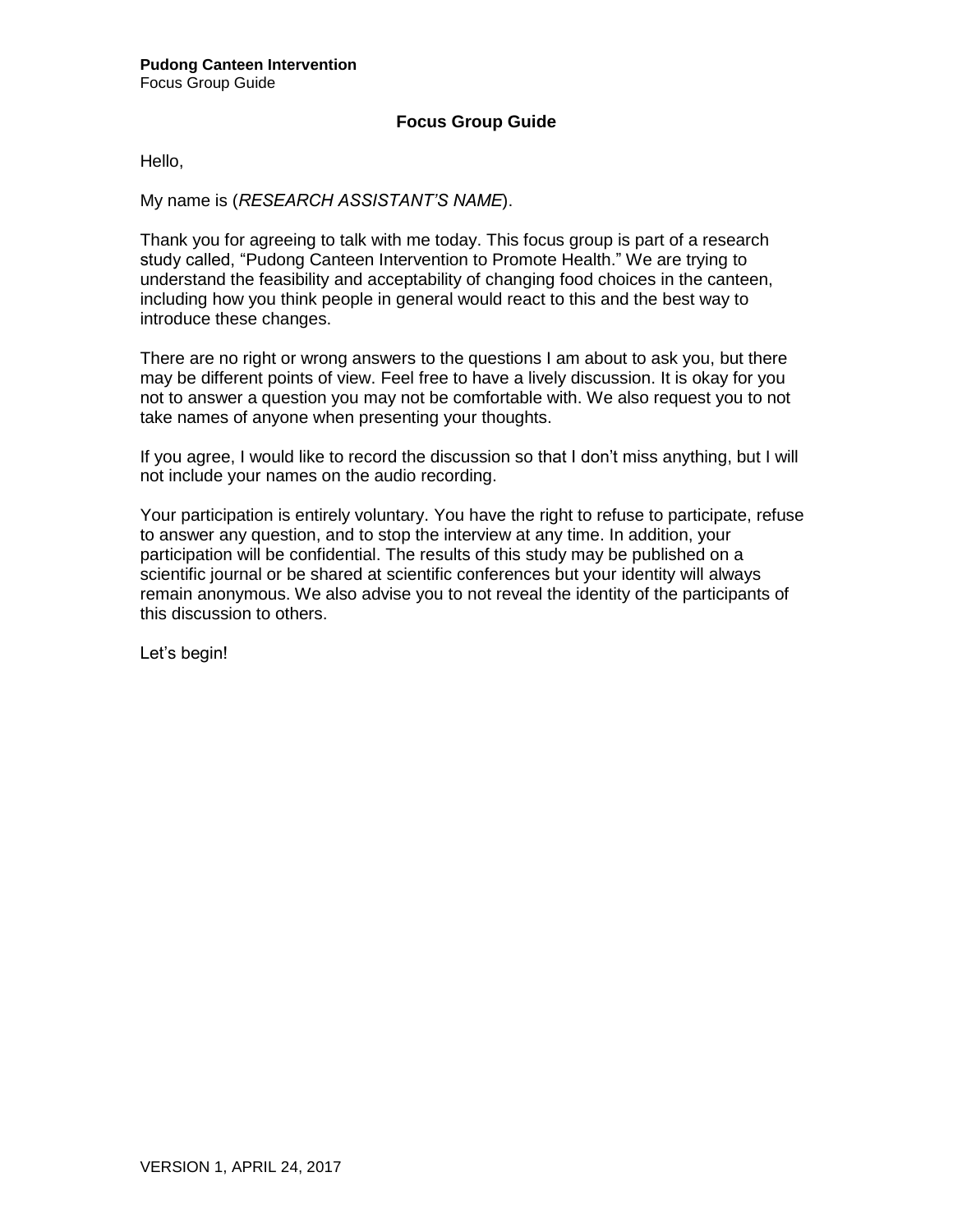#### **Pudong Canteen Intervention**

Focus Group Guide

#### **Moderator will initiate icebreaker question**

How is your day going on? Would one of you share something interesting that happened at work today or this week?

#### **I. Perception of healthy and unhealthy foods**

1. In your opinion, what is "healthy food"?

- 2. In your opinion, what is "unhealthy food"?
- 3. In your opinion, what is the relationship of food with diabetes and obesity?

Probe 1: Which foods contribute to causing diabetes and obesity?

Probe 2: Which foods prevent diabetes and obesity?

- 4. Overall, what do you think about the foods offered in the canteen?
- 5. Among the foods available in the canteen, which of them do you consider "healthy"? Why do you consider them to be healthy?
- 6. Among the foods available in the canteen, which of them do you consider "unhealthy"? Why do you consider them to be unhealthy?

#### **II. Willingness and acceptability to change**

- 1. What are the factors that affect your food choices in general (not just at the canteen)? If participants do not respond, give examples of price, taste, and health.
- 2. What are the necessary changes in the canteen in order to make it healthier?

Probe 1: What healthy foods can be added (breakfast, lunch, and snacks)? What are the enablers and barriers of adding those foods? If participant does not respond, probe further on fruits

Probe 2: What unhealthy foods can be substituted (breakfast, lunch, and snacks)? What are the enablers and barriers of removing those foods? If participant does not respond, probe further on white rice and red meat

Probe 3: What do you think about the use of oil in cooking the recipes at the canteen?

Probe 4: What do you think about the use of salt in cooking the recipes at the canteen?

3. What can management do to make the existing food options healthier in the canteen?

## **III. Specific Interventions**